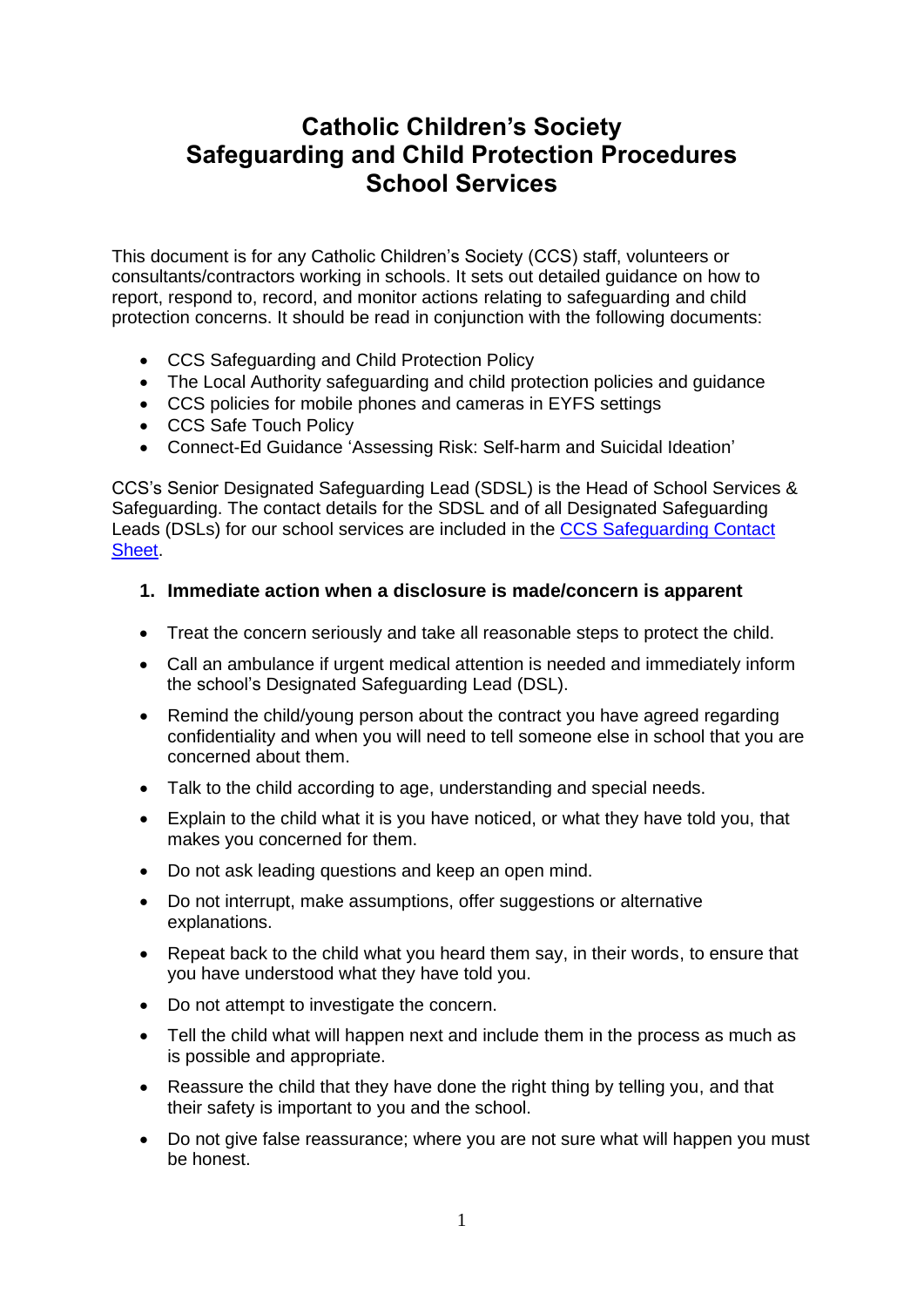- Tell the school's DSL (or their appointed deputy) about your concerns immediately after the session.
- Inform your CCS Service Manager by telephone. If your manager is not available then you can contact any other Service Manager, or the SDSL.
- Discuss the information with the school DSL to whom you have reported the concern; in partnership agree what action to take and when and how you will receive an update on actions taken.
- Complete a written record of the concern for the school in the format they have requested, following their policies and procedures. Record only the facts in the child's words. Include the date, time and persons present.
- Record the concern as a 'Safeguarding Case' on the CCS Salesforce CRM. Record only the facts in the child's words and ensure that the concern is recorded concisely.
- If the allegation is made about an adult working, volunteering or visiting the school then the school must work within their own policy and with the Local Authority Designated Officer (LADO) to agree the correct course of action.

#### *All the above actions must be completed by the end of the working day. If any of the actions have not been completed they MUST be handed over to either your line manager or another manager.*

#### **2. Monitoring the safeguarding concern**

- Follow up with the school DSL until you, your CCS Service Manager and the school are satisfied that the initial and subsequent actions to safeguard the child have been completed, either by the school or external agencies.
- Record all monitoring action on the CCS Salesforce CRM.
- Once you are satisfied that all appropriate actions have been taken you can submit an 'Approval Request' to your line manager via the CCS Salesforce CRM to request the Safeguarding Case is closed.
- Think with the school about the possible support the child and family may need after a Safeguarding Case has been closed.
- Discuss the impact of the actions taken on the clinical work in clinical supervision.
- All safeguarding concerns and subsequent actions will be monitored weekly by CCS managers via the CRM. Where managers are concerned that the actions are not being completed then they will work with the school to escalate the case with external services.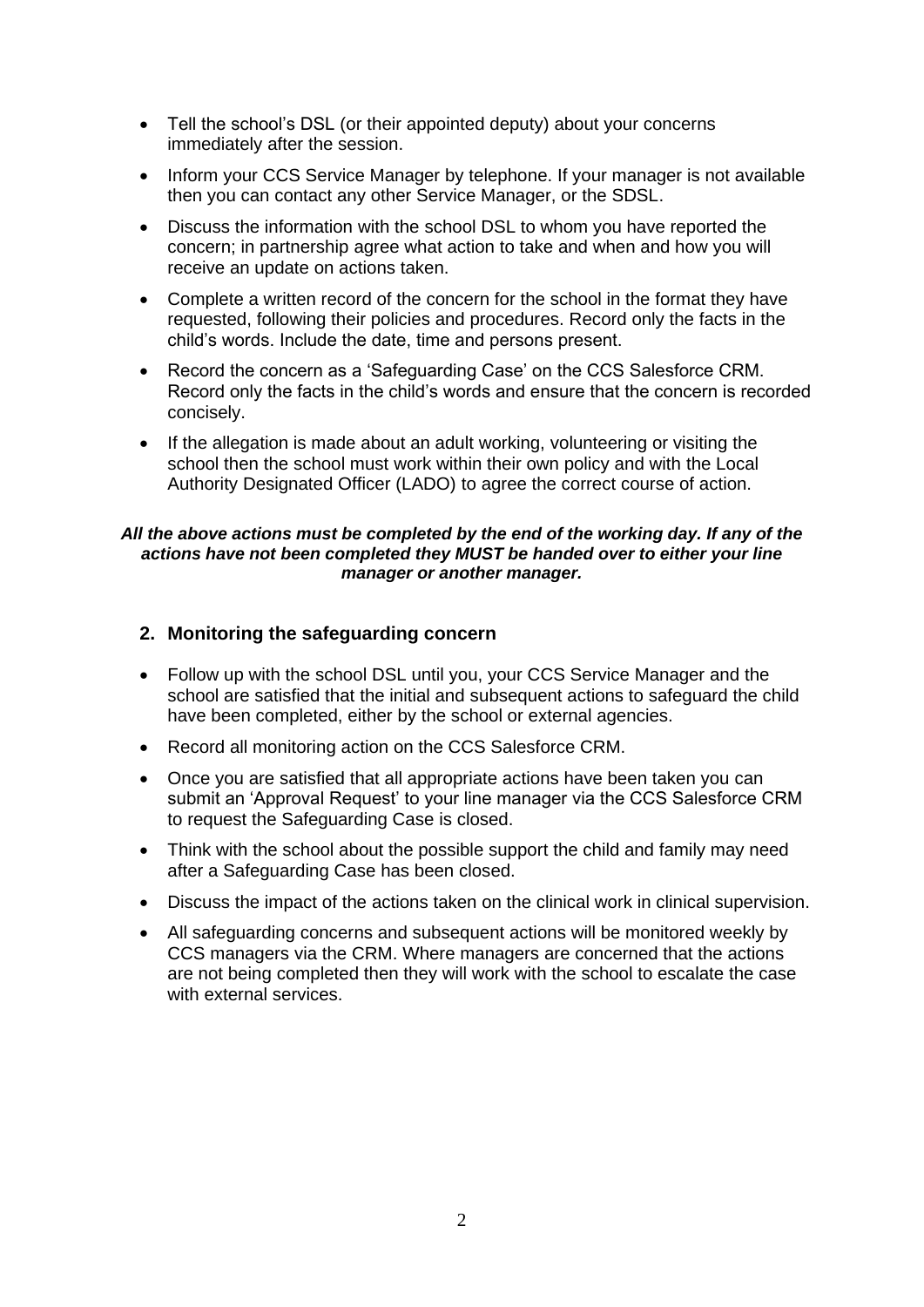### **3. Confidentiality and information sharing**

- The boundaries of, and limits to, confidentiality should be clearly set out in the initial contracts with the child/parent. It must be made clear that the counsellor/therapist will need to inform the school DSL if there are concerns about the child's safety and wellbeing.
- Where schools may not have digital systems such as CPOMS or My Concern, the electronic transmission of documents must be secure. This will require documents to be password protected. Personal email addresses must never be used to share information.
- Once you have raised a safeguarding concern with the school, the school must provide you with updates on any actions taken.

# **4. Concerns raised during training**

Any safeguarding concerns arising during the delivery of training in schools should be raised immediately with the manager with responsibility for the school or the CCS SDSL (or appointed deputy). They must also be reported immediately to the school DSL. All trainers should ensure they are aware of who the duty DSL is in the school on the day that they are delivering training. Trainers should also be clear with the group they are training about the limits of confidentiality.

#### **5. Recording safeguarding information and allocating thresholds**

Please see the Connect-Ed Salesforce CRM User Manual for detailed guidance on how to capture safeguarding information on the CRM, including monitoring actions[:https://www.cathchild.org.uk/crm-guidance/.](https://www.cathchild.org.uk/crm-guidance/)

#### **6. Self-harm and suicide ideation**

When a child/young person discloses self-harm or suicide ideation or intention, it must be reported through the above processes. A risk assessment to help determine the current risk to the child/young person should then be completed and a safety plan created. Detailed guidance on risk assessment and safety planning can be found in the Connect-Ed Team Manual: <https://www.cathchild.org.uk/connected-team-manual/>

#### **7. Disputes and challenges**

There may be times where the school and CCS disagree on how to manage a concern about safeguarding or the protection of a particular child. This could relate to how a concern has been managed by the school, external services or by Connect-Ed staff. If this is the case the CCS manager and CCS SDSL must be informed immediately.

CCS will work in the interests of the child, and within the terms of our safeguarding policy – and that of the school - to resolve any disagreements which may occur. However, CCS do reserve the right to take advice from, and/or make referrals to,